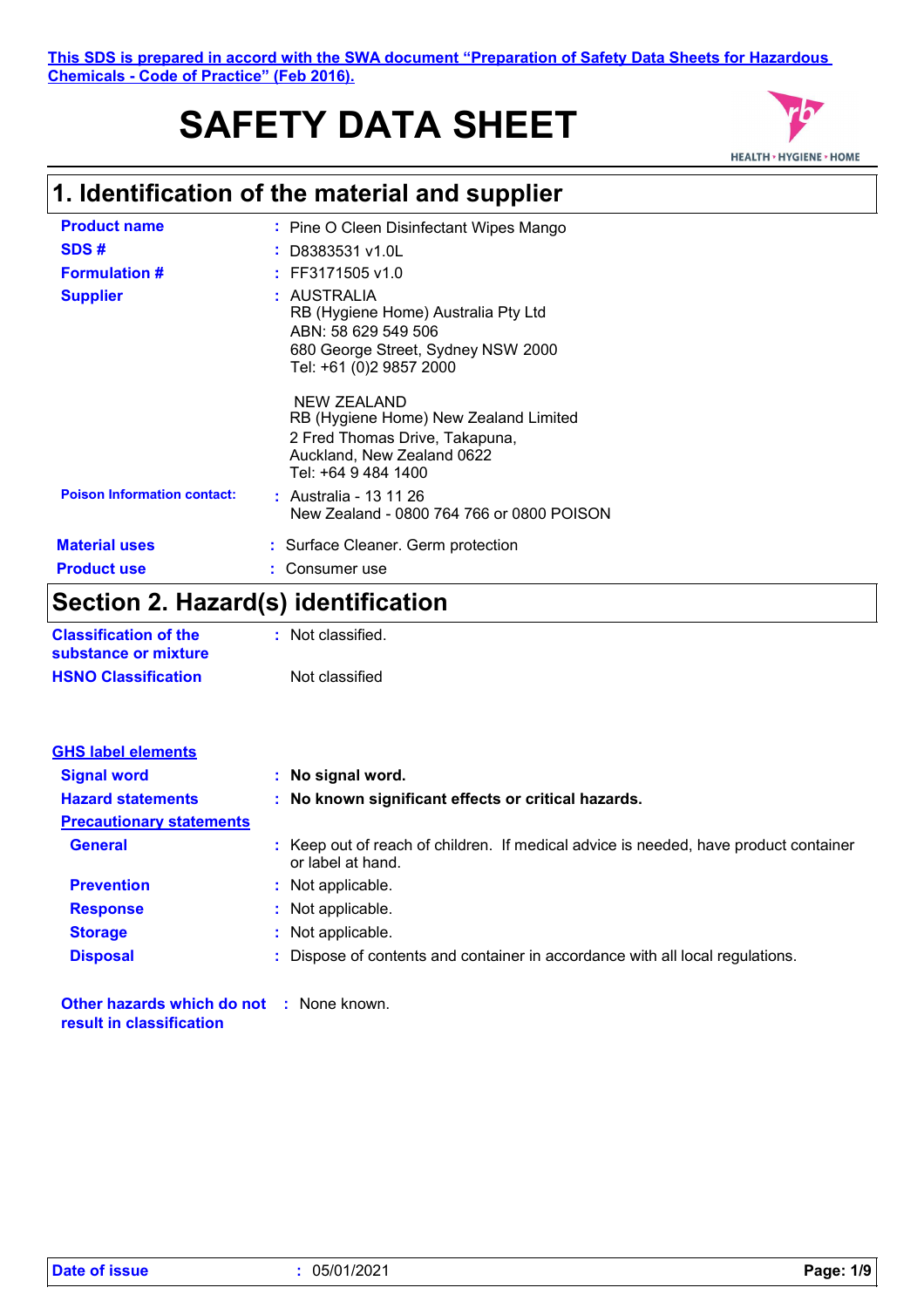### **Section 3. Composition and ingredient information**

**Substance/mixture :**

: Mixture

| <b>Ingredient name</b> | $\%$ (w/w) | <b>CAS number</b> |
|------------------------|------------|-------------------|
| lethanol               | ≤3         | 64-17-5           |
| Benzalkonium Chloride  | < 0.7      | 68424-85-1        |

 **Other Non-hazardous ingredients to 100%**

**Occupational exposure limits, if available, are listed in Section 8.**

### **Section 4. First aid measures**

| <b>Description of necessary first aid measures</b> |                                                                                                                                                                                                                                                                                                                                                           |
|----------------------------------------------------|-----------------------------------------------------------------------------------------------------------------------------------------------------------------------------------------------------------------------------------------------------------------------------------------------------------------------------------------------------------|
| Eye contact                                        | : Immediately flush eyes with plenty of water, occasionally lifting the upper and lower<br>eyelids. Check for and remove any contact lenses. Get medical attention if irritation<br>occurs.                                                                                                                                                               |
| <b>Inhalation</b>                                  | : Remove victim to fresh air and keep at rest in a position comfortable for breathing.<br>Get medical attention if symptoms occur.                                                                                                                                                                                                                        |
| <b>Skin contact</b>                                | : Flush contaminated skin with plenty of water. Remove contaminated clothing and<br>shoes. Get medical attention if symptoms occur.                                                                                                                                                                                                                       |
| <b>Ingestion</b>                                   | : Wash out mouth with water. Remove victim to fresh air and keep at rest in a<br>position comfortable for breathing. If material has been swallowed and the exposed<br>person is conscious, give small quantities of water to drink. Do not induce vomiting<br>unless directed to do so by medical personnel. Get medical attention if symptoms<br>occur. |

#### **Most important symptoms/effects, acute and delayed**

| <b>Potential acute health effects</b> |                                                     |
|---------------------------------------|-----------------------------------------------------|
| Eye contact                           | : No known significant effects or critical hazards. |
| <b>Inhalation</b>                     | : No known significant effects or critical hazards. |
| <b>Skin contact</b>                   | : No known significant effects or critical hazards. |
| <b>Ingestion</b>                      | : No known significant effects or critical hazards. |
| <b>Over-exposure signs/symptoms</b>   |                                                     |
| Eye contact                           | : No specific data.                                 |
| <b>Inhalation</b>                     | : No specific data.                                 |
| <b>Skin contact</b>                   | : No specific data.                                 |
| <b>Ingestion</b>                      | : No specific data.                                 |
|                                       |                                                     |
|                                       |                                                     |

| Indication of immediate medical attention and special treatment needed, if necessary |                                                                                                                                |  |
|--------------------------------------------------------------------------------------|--------------------------------------------------------------------------------------------------------------------------------|--|
| <b>Notes to physician</b>                                                            | : Treat symptomatically. Contact poison treatment specialist immediately if large<br>quantities have been ingested or inhaled. |  |
| <b>Specific treatments</b>                                                           | : No specific treatment.                                                                                                       |  |
| <b>Protection of first-aiders</b>                                                    | : No action shall be taken involving any personal risk or without suitable training.                                           |  |

**See toxicological information (Section 11)**

### **Section 5. Fire-fighting measures**

| <b>Extinguishing media</b>             |                                                                 |
|----------------------------------------|-----------------------------------------------------------------|
| <b>Suitable extinguishing</b><br>media | : Use an extinguishing agent suitable for the surrounding fire. |
| Unsuitable extinguishing<br>media      | : None known.                                                   |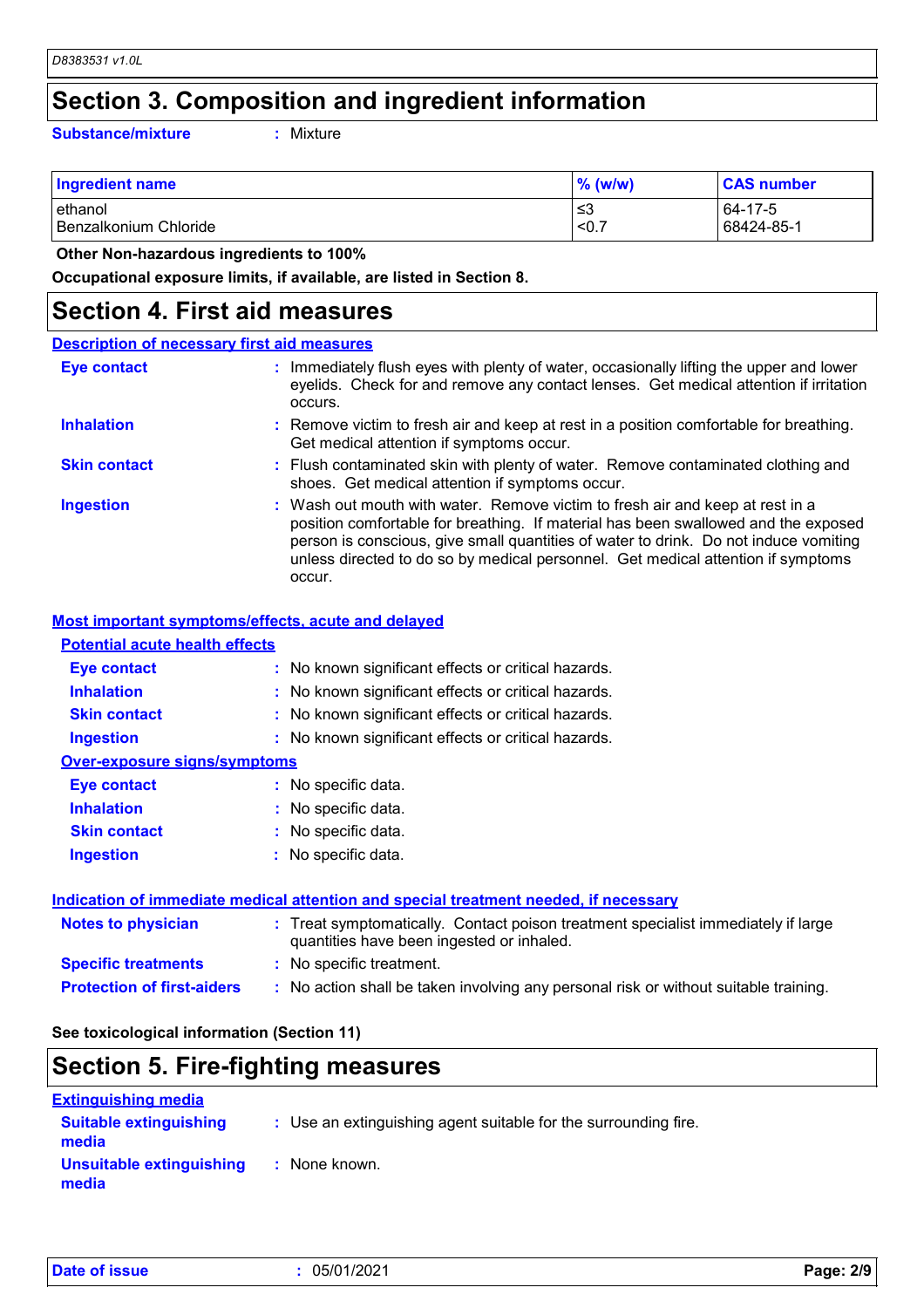### **Section 5. Fire-fighting measures**

| <b>Specific hazards arising</b><br>from the chemical   | : No specific fire or explosion hazard.                                                                                                                                                             |
|--------------------------------------------------------|-----------------------------------------------------------------------------------------------------------------------------------------------------------------------------------------------------|
| <b>Hazardous thermal</b><br>decomposition products     | : Decomposition products may include the following materials:<br>carbon dioxide<br>carbon monoxide                                                                                                  |
| <b>Special protective actions</b><br>for fire-fighters | : Promptly isolate the scene by removing all persons from the vicinity of the incident if<br>there is a fire. No action shall be taken involving any personal risk or without<br>suitable training. |
| <b>Special protective actions</b><br>for fire-fighters | : Fire-fighters should wear appropriate protective equipment and self-contained<br>breathing apparatus (SCBA) with a full face-piece operated in positive pressure<br>mode.                         |

### **Section 6. Accidental release measures**

#### **Personal precautions, protective equipment and emergency procedures**

| For non-emergency<br>personnel                        | : No action shall be taken involving any personal risk or without suitable training.<br>Evacuate surrounding areas. Keep unnecessary and unprotected personnel from<br>entering. Do not touch or walk through spilled material. Put on appropriate<br>personal protective equipment. |  |
|-------------------------------------------------------|--------------------------------------------------------------------------------------------------------------------------------------------------------------------------------------------------------------------------------------------------------------------------------------|--|
| For emergency responders                              | : If specialized clothing is required to deal with the spillage, take note of any<br>information in Section 8 on suitable and unsuitable materials. See also the<br>information in "For non-emergency personnel".                                                                    |  |
| <b>Environmental precautions</b>                      | : Avoid dispersal of spilled material and runoff and contact with soil, waterways,<br>drains and sewers. Inform the relevant authorities if the product has caused<br>environmental pollution (sewers, waterways, soil or air).                                                      |  |
| Methods and materials for containment and cleaning up |                                                                                                                                                                                                                                                                                      |  |
| <b>Small spill</b>                                    | : Move containers from spill area. Vacuum or sweep up material and place in a<br>designated, labeled waste container. Dispose of via a licensed waste disposal                                                                                                                       |  |

Move containers from spill area. Prevent entry into sewers, water courses, basements or confined areas. Vacuum or sweep up material and place in a designated, labeled waste container. Dispose of via a licensed waste disposal contractor. Note: see Section 1 for emergency contact information and Section 13 for waste disposal. **Large spill :** contractor.

**See Section 1 for emergency contact information.**

**See Section 8 for information on appropriate personal protective equipment. See Section 13 for additional waste treatment information.**

### **Section 7. Handling and storage**

#### **Precautions for safe handling**

| <b>Protective measures</b><br><b>Advice on general</b><br>occupational hygiene | : Put on appropriate personal protective equipment (see Section 8).<br>: Eating, drinking and smoking should be prohibited in areas where this material is<br>handled, stored and processed. Workers should wash hands and face before<br>eating, drinking and smoking. Remove contaminated clothing and protective<br>equipment before entering eating areas. See also Section 8 for additional |
|--------------------------------------------------------------------------------|--------------------------------------------------------------------------------------------------------------------------------------------------------------------------------------------------------------------------------------------------------------------------------------------------------------------------------------------------------------------------------------------------|
|                                                                                | information on hygiene measures.                                                                                                                                                                                                                                                                                                                                                                 |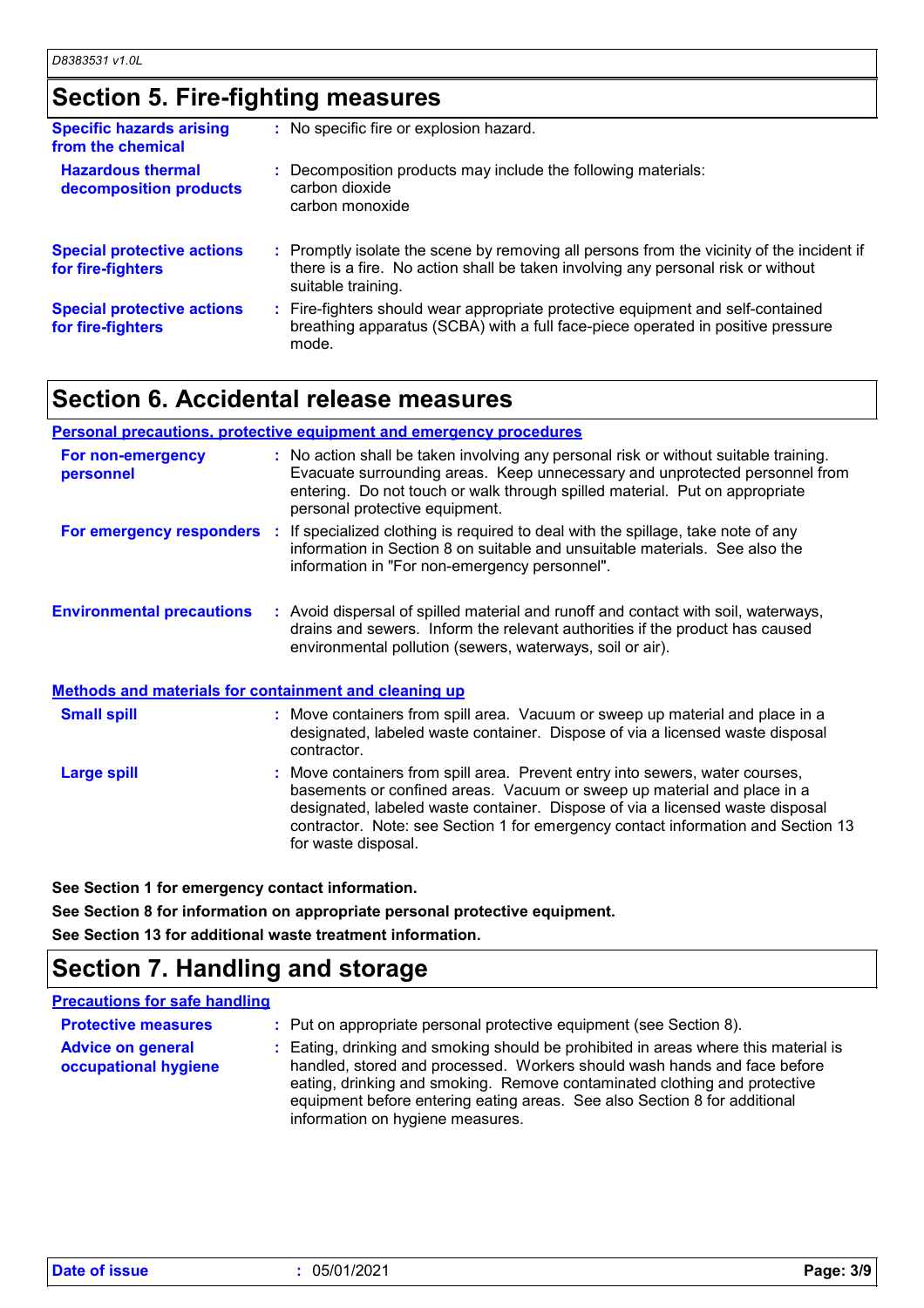## **Section 7. Handling and storage**

| Conditions for safe storage, : | Do not store below the following temperature: $30^{\circ}$ C (86 $^{\circ}$ F). Store in accordance |
|--------------------------------|-----------------------------------------------------------------------------------------------------|
| including any                  | with local regulations. Store in original container protected from direct sunlight in a             |
| incompatibilities              | dry, cool and well-ventilated area, away from incompatible materials (see Section 10)               |
|                                | and food and drink. Keep container tightly closed and sealed until ready for use.                   |
|                                | Containers that have been opened must be carefully resealed and kept upright to                     |
|                                | prevent leakage. Do not store in unlabeled containers. Use appropriate                              |
|                                | containment to avoid environmental contamination. See Section 10 for incompatible                   |
|                                | materials before handling or use.                                                                   |

### **Section 8. Exposure controls and personal protection**

### **Control parameters**

**Australia**

#### **Occupational exposure limits**

| Ingredient name | <b>Exposure limits</b>                                                                                     |
|-----------------|------------------------------------------------------------------------------------------------------------|
| lethanol        | Safe Work Australia (Australia, 4/2018).<br>TWA: 1880 mg/m <sup>3</sup> 8 hours.<br>TWA: 1000 ppm 8 hours. |

#### **New Zealand**

**Occupational exposure limits : No exposure standard allocated.**

| Ingredient name | <b>Exposure limits</b>                                                                                         |
|-----------------|----------------------------------------------------------------------------------------------------------------|
| ethanol         | NZ HSWA 2015 (New Zealand, 11/2017).<br>WES-TWA: 1000 ppm 8 hours.<br>WES-TWA: 1880 mg/m <sup>3</sup> 8 hours. |

| <b>Appropriate engineering</b><br>controls       | : Good general ventilation should be sufficient to control worker exposure to airborne<br>contaminants.                                                                                                                                                                                                                                                                                           |
|--------------------------------------------------|---------------------------------------------------------------------------------------------------------------------------------------------------------------------------------------------------------------------------------------------------------------------------------------------------------------------------------------------------------------------------------------------------|
| <b>Environmental exposure</b><br><b>controls</b> | : Emissions from ventilation or work process equipment should be checked to ensure<br>they comply with the requirements of environmental protection legislation. In some<br>cases, fume scrubbers, filters or engineering modifications to the process<br>equipment will be necessary to reduce emissions to acceptable levels.                                                                   |
| <b>Individual protection measures</b>            |                                                                                                                                                                                                                                                                                                                                                                                                   |
| <b>Hygiene measures</b>                          | : Wash hands, forearms and face thoroughly after handling chemical products, before<br>eating, smoking and using the lavatory and at the end of the working period.<br>Appropriate techniques should be used to remove potentially contaminated clothing.<br>Wash contaminated clothing before reusing. Ensure that eyewash stations and<br>safety showers are close to the workstation location. |
| <b>Eye/face protection</b>                       | : Safety eyewear complying with an approved standard should be used when a risk<br>assessment indicates this is necessary to avoid exposure to liquid splashes, mists,<br>gases or dusts. If contact is possible, the following protection should be worn,<br>unless the assessment indicates a higher degree of protection: safety glasses with<br>side-shields.                                 |
| <b>Skin protection</b>                           |                                                                                                                                                                                                                                                                                                                                                                                                   |
| <b>Hand protection</b>                           | : Chemical-resistant, impervious gloves complying with an approved standard should<br>be worn at all times when handling chemical products if a risk assessment indicates<br>this is necessary.                                                                                                                                                                                                   |
| <b>Body protection</b>                           | : Personal protective equipment for the body should be selected based on the task<br>being performed and the risks involved and should be approved by a specialist<br>before handling this product.                                                                                                                                                                                               |
| <b>Other skin protection</b>                     | : Appropriate footwear and any additional skin protection measures should be<br>selected based on the task being performed and the risks involved and should be<br>approved by a specialist before handling this product.                                                                                                                                                                         |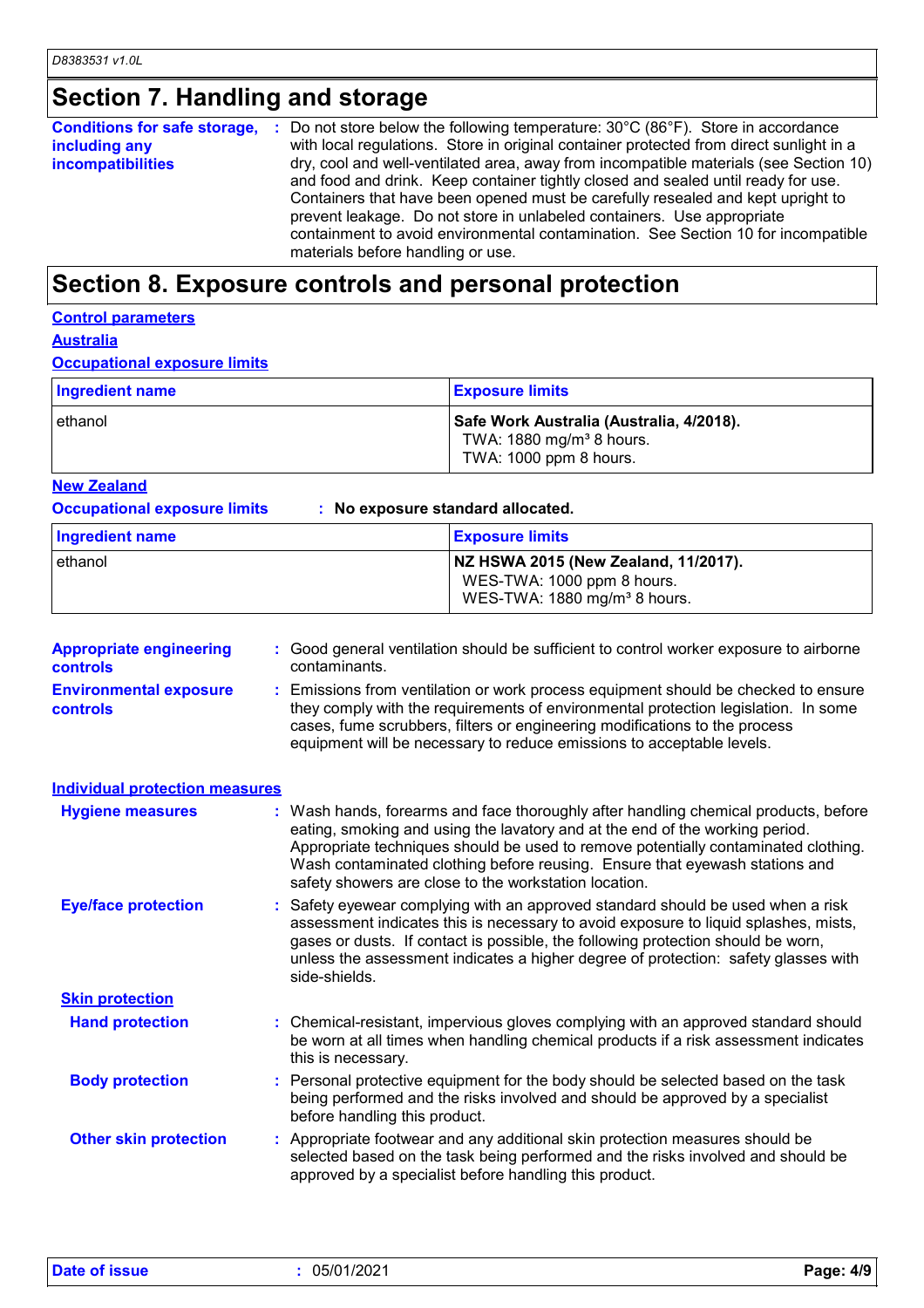## **Section 8. Exposure controls and personal protection**

| <b>Respiratory protection</b> |  |
|-------------------------------|--|
|-------------------------------|--|

**Respiratory protection** : Based on the hazard and potential for exposure, select a respirator that meets the appropriate standard or certification. Respirators must be used according to a respiratory protection program to ensure proper fitting, training, and other important aspects of use.

## **Section 9. Physical and chemical properties**

| <b>Appearance</b>                                 |                                                                                                |
|---------------------------------------------------|------------------------------------------------------------------------------------------------|
| <b>Physical state</b>                             | Solid. [Presaturated Wipes]                                                                    |
| <b>Color</b>                                      | White.                                                                                         |
| Odor                                              | Mango                                                                                          |
| <b>Odor threshold</b>                             | Not available.                                                                                 |
| pH                                                | 5 to 8 [Conc. (% w/w): 100%] (Liquid concentrate)                                              |
| <b>Melting point</b>                              | : Not available.                                                                               |
| <b>Boiling point</b>                              | : Not available.                                                                               |
| <b>Flash point</b>                                | : Closed cup: $>93.3^{\circ}$ C ( $>199.9^{\circ}$ F) (Liquid concentrate)                     |
| <b>Evaporation rate</b>                           | : Not available.                                                                               |
| <b>Flammability (solid, gas)</b>                  | : Not available.                                                                               |
| Lower and upper explosive<br>(flammable) limits   | : Not available.                                                                               |
| <b>Vapor pressure</b>                             | : Not available.                                                                               |
| <b>Vapor density</b>                              | : Not available.                                                                               |
| <b>Relative density</b>                           | : Not available.                                                                               |
| <b>Solubility</b>                                 | : Easily soluble in the following materials: cold water and hot water. (Liquid<br>concentrate) |
| <b>Solubility in water</b>                        | : Not available.                                                                               |
| <b>Partition coefficient: n-</b><br>octanol/water | : Not available.                                                                               |
| <b>Auto-ignition temperature</b>                  | : Not available.                                                                               |
| <b>Decomposition temperature</b>                  | : Not available.                                                                               |
| <b>Viscosity</b>                                  | : Not available.                                                                               |
| Flow time (ISO 2431)                              | : Not available.                                                                               |
| <b>Aerosol product</b>                            |                                                                                                |
| <b>Type of aerosol</b>                            | : Not applicable.                                                                              |

### **Section 10. Stability and reactivity**

| <b>Date of issue</b>                                | : 05/01/2021                                                                                              | Page: 5/9 |
|-----------------------------------------------------|-----------------------------------------------------------------------------------------------------------|-----------|
| <b>Hazardous decomposition</b><br>products          | : Under normal conditions of storage and use, hazardous decomposition products<br>should not be produced. |           |
| <b>Incompatible materials</b>                       | : No specific data.                                                                                       |           |
| <b>Conditions to avoid</b>                          | : No specific data.                                                                                       |           |
| <b>Possibility of hazardous</b><br><b>reactions</b> | : Under normal conditions of storage and use, hazardous reactions will not occur.                         |           |
| <b>Chemical stability</b>                           | : The product is stable.                                                                                  |           |
| <b>Reactivity</b>                                   | : No specific test data related to reactivity available for this product or its ingredients.              |           |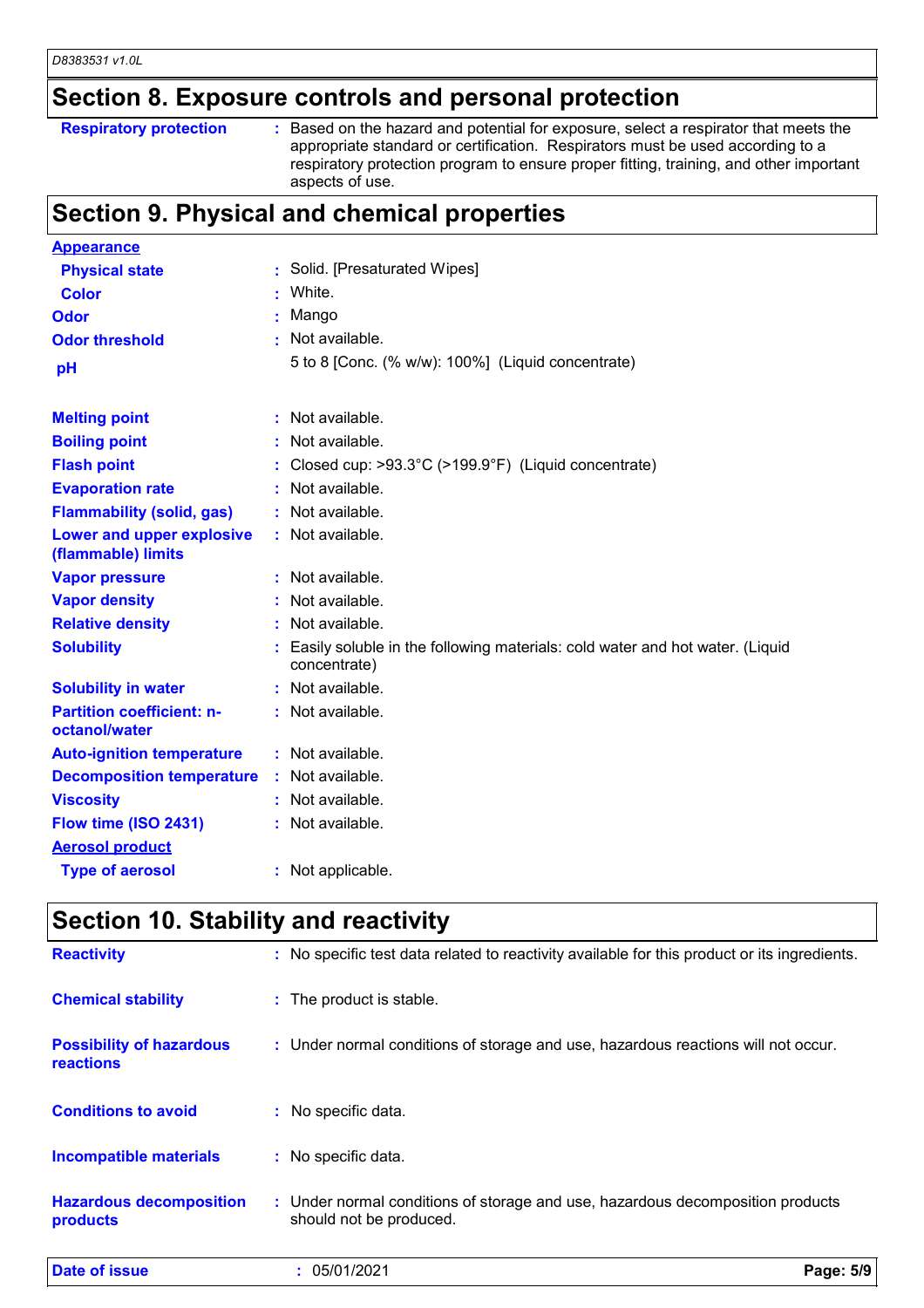## **Section 11. Toxicological information**

#### **Information on toxicological effects**

#### **Acute toxicity**

| <b>Product/ingredient name</b> | <b>Result</b>                                                     | <b>Species</b> | <b>Dose</b>                        | <b>Exposure</b> |
|--------------------------------|-------------------------------------------------------------------|----------------|------------------------------------|-----------------|
| lethanol                       | <b>LC50 Inhalation Vapor</b><br>LD50 Oral                         | l Rat<br>  Rat | 124700 mg/m <sup>3</sup><br>7 g/kg | 4 hours         |
| <b>Conclusion/Summary</b>      | Based on available data, the classification criteria are not met. |                |                                    |                 |

#### **Irritation/Corrosion**

| <b>Product/ingredient name</b> | <b>Result</b>            | <b>Species</b> | <b>Score</b> | <b>Exposure</b>                          | <b>Observation</b> |
|--------------------------------|--------------------------|----------------|--------------|------------------------------------------|--------------------|
| ethanol                        | Eyes - Moderate irritant | Rabbit         |              | 0.066666667<br>minutes 100<br>milligrams |                    |
|                                | Eyes - Mild irritant     | Rabbit         |              | 24 hours 500<br>milligrams               |                    |
|                                | Eyes - Moderate irritant | Rabbit         |              | 100<br>microliters                       |                    |
|                                | Skin - Mild irritant     | Rabbit         |              | 400<br>milligrams                        |                    |
|                                | Skin - Moderate irritant | Rabbit         |              | 24 hours 20<br>milligrams                |                    |

### **Conclusion/Summary**

| <b>Skin</b>                                               | : Based on available data, the classification criteria are not met. |
|-----------------------------------------------------------|---------------------------------------------------------------------|
| <b>Eyes</b>                                               | Based on available data, the classification criteria are not met.   |
| <b>Respiratory</b>                                        | : Based on available data, the classification criteria are not met. |
| <b>Sensitization</b>                                      |                                                                     |
| Not available.                                            |                                                                     |
| <b>Conclusion/Summary</b>                                 |                                                                     |
| <b>Skin</b>                                               | : Based on available data, the classification criteria are not met. |
| <b>Respiratory</b>                                        | : Based on available data, the classification criteria are not met. |
| <b>Mutagenicity</b>                                       |                                                                     |
| Not available.                                            |                                                                     |
| <b>Conclusion/Summary</b>                                 | : Based on available data, the classification criteria are not met. |
| <b>Carcinogenicity</b>                                    |                                                                     |
| Not available.                                            |                                                                     |
| <b>Conclusion/Summary</b>                                 | : Based on available data, the classification criteria are not met. |
| <b>Reproductive toxicity</b>                              |                                                                     |
| Not available.                                            |                                                                     |
|                                                           |                                                                     |
| <b>Conclusion/Summary</b>                                 | : Based on available data, the classification criteria are not met. |
| <b>Teratogenicity</b>                                     |                                                                     |
| Not available.                                            |                                                                     |
| <b>Conclusion/Summary</b>                                 | : Based on available data, the classification criteria are not met. |
| <b>Specific target organ toxicity (single exposure)</b>   |                                                                     |
| Not available.                                            |                                                                     |
| <b>Specific target organ toxicity (repeated exposure)</b> |                                                                     |
| Not available.                                            |                                                                     |

#### **Aspiration hazard**

Not available.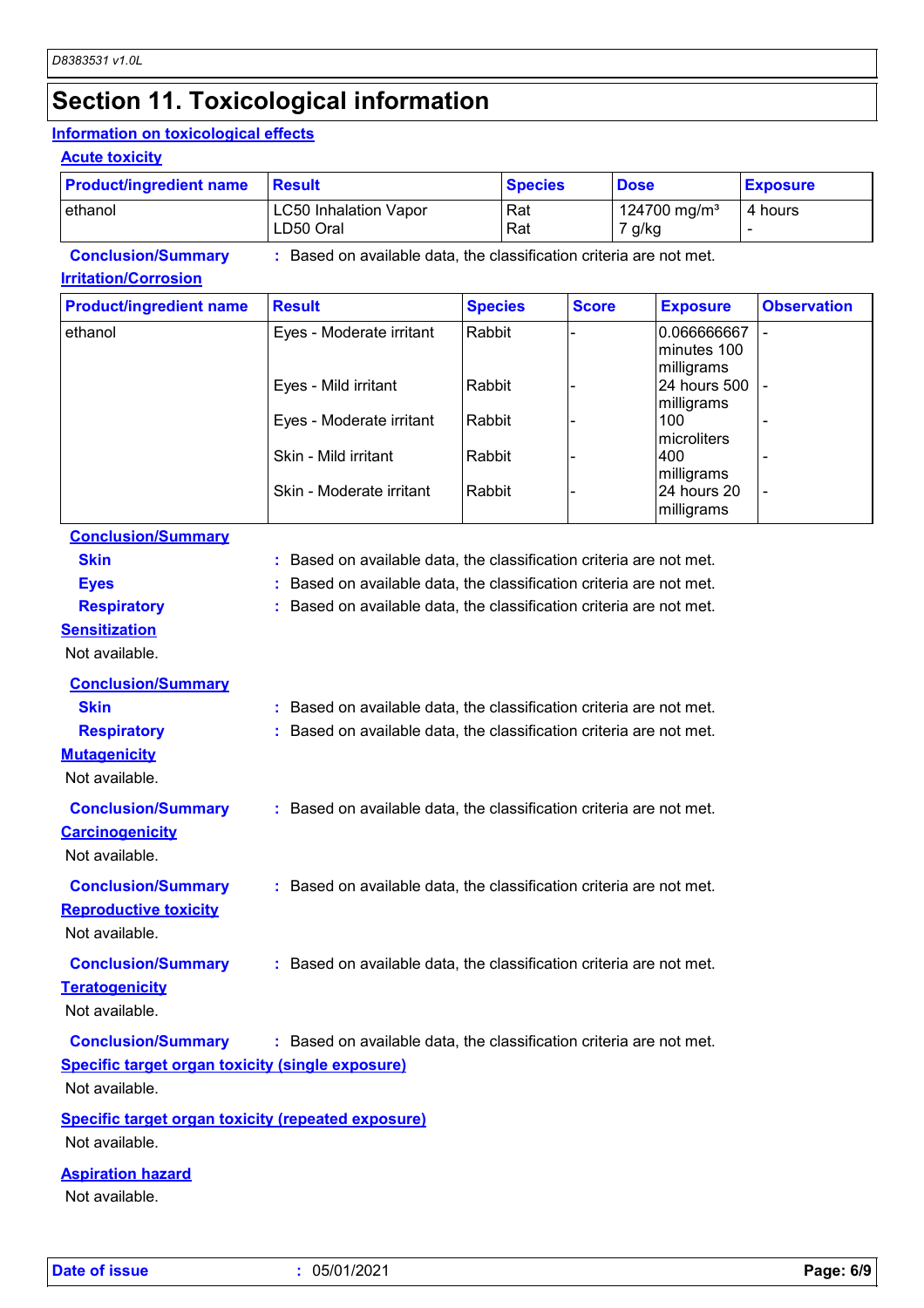**Ingestion**

## **Section 11. Toxicological information**

| <b>Information on the likely</b><br>routes of exposure | : Not available.                                    |
|--------------------------------------------------------|-----------------------------------------------------|
| <b>Potential acute health effects</b>                  |                                                     |
| <b>Eye contact</b>                                     | : No known significant effects or critical hazards. |
| <b>Inhalation</b>                                      | : No known significant effects or critical hazards. |
| <b>Skin contact</b>                                    | : No known significant effects or critical hazards. |
| <b>Ingestion</b>                                       | : No known significant effects or critical hazards. |

|                     | <b>Symptoms related to the physical, chemical and toxicological characteristics</b> |
|---------------------|-------------------------------------------------------------------------------------|
| Eye contact         | : No specific data.                                                                 |
| <b>Inhalation</b>   | : No specific data.                                                                 |
| <b>Skin contact</b> | : No specific data.                                                                 |

#### **Delayed and immediate effects and also chronic effects from short and long term exposure**

No specific data. **:**

| <b>Short term exposure</b>                        |                                                                     |
|---------------------------------------------------|---------------------------------------------------------------------|
| <b>Potential immediate</b><br><b>effects</b>      | $:$ Not available.                                                  |
| <b>Potential delayed effects</b>                  | : Not available.                                                    |
| Long term exposure                                |                                                                     |
| <b>Potential immediate</b><br>effects             | $:$ Not available.                                                  |
| <b>Potential delayed effects : Not available.</b> |                                                                     |
| <b>Potential chronic health effects</b>           |                                                                     |
| Not available.                                    |                                                                     |
| <b>Conclusion/Summary</b>                         | : Based on available data, the classification criteria are not met. |
| <b>General</b>                                    | : No known significant effects or critical hazards.                 |
| <b>Carcinogenicity</b>                            | : No known significant effects or critical hazards.                 |
| <b>Mutagenicity</b>                               | : No known significant effects or critical hazards.                 |
| <b>Teratogenicity</b>                             | : No known significant effects or critical hazards.                 |
| <b>Developmental effects</b>                      | : No known significant effects or critical hazards.                 |
| <b>Fertility effects</b>                          | : No known significant effects or critical hazards.                 |

#### **Numerical measures of toxicity**

#### **Acute toxicity estimates**

Not available.

## **Section 12. Ecological information**

| <b>Product/ingredient name</b> | <b>Result</b>                            | <b>Species</b>                                | <b>Exposure</b> |
|--------------------------------|------------------------------------------|-----------------------------------------------|-----------------|
| ethanol                        | Acute EC50 17.921 mg/l Marine water      | Algae - Ulva pertusa                          | 96 hours        |
|                                | Acute EC50 2000 µg/l Fresh water         | Daphnia - Daphnia magna                       | 48 hours        |
|                                | Acute LC50 25500 µg/l Marine water       | Crustaceans - Artemia<br>franciscana - Larvae | 48 hours        |
|                                | Acute LC50 11000000 µg/l Marine<br>water | Fish - Alburnus alburnus                      | 96 hours        |
|                                | Chronic NOEC 4.995 mg/l Marine water     | Algae - Ulva pertusa                          | 96 hours        |
|                                | Chronic NOEC 100 ul/L Fresh water        | Daphnia - Daphnia magna -                     | 21 days         |
| Date of issue                  | 05/01/2021                               |                                               | Page: 7/9       |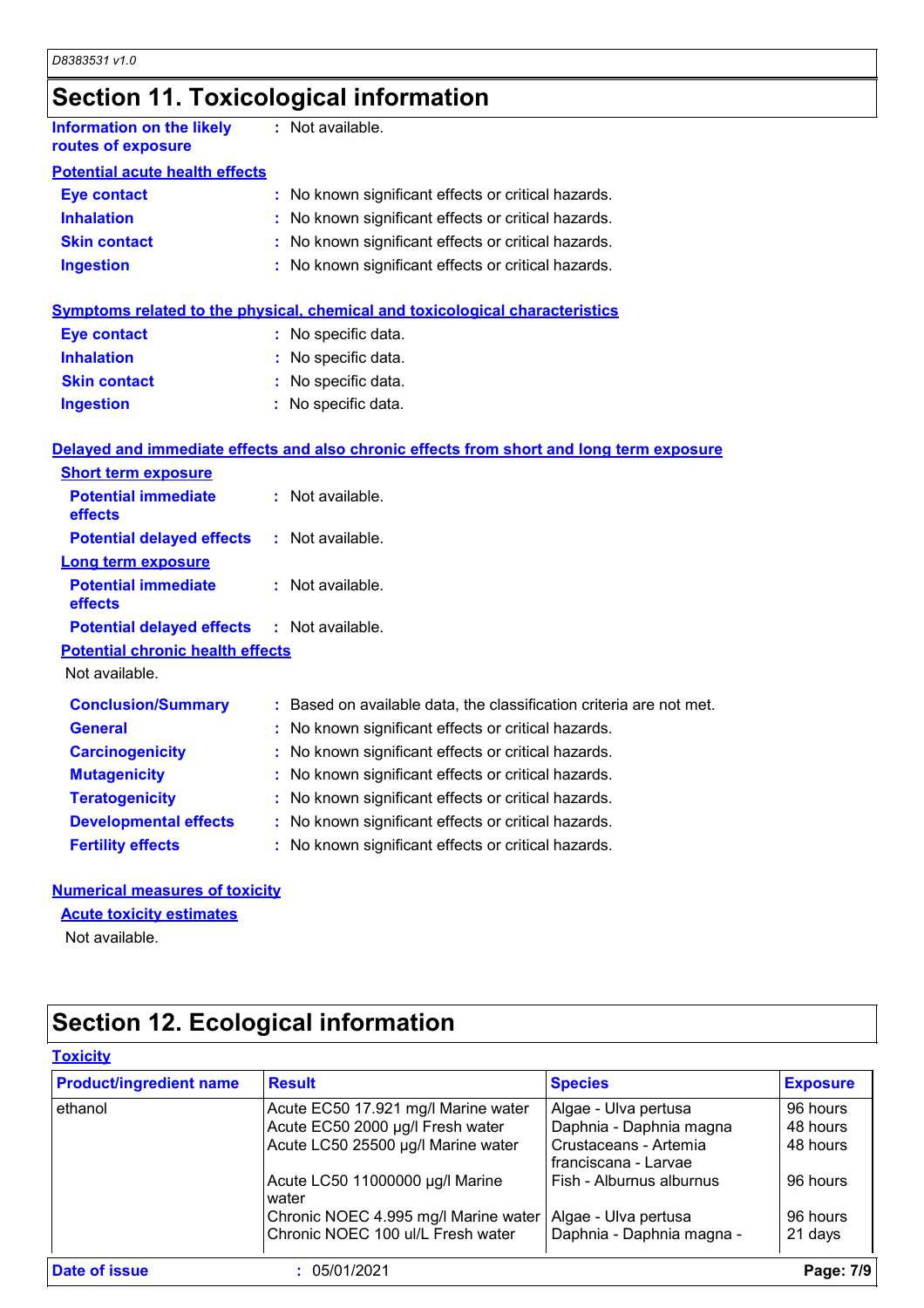### **Section 12. Ecological information**

|  |  | <b>Conclusion/Summary</b> |
|--|--|---------------------------|
|  |  |                           |

**:** Based on available data, the classification criteria are not met.

**Neonate** 

#### **Persistence and degradability**

**Conclusion/Summary :** Based on available data, the classification criteria are not met.

#### **Bioaccumulative potential**

| <b>Product/ingredient name</b> | $\mathsf{LocP}_\mathsf{ow}$ | <b>BCF</b> | <b>Potential</b> |
|--------------------------------|-----------------------------|------------|------------------|
| ethanol                        | $-0.35$                     |            | low              |

#### **Mobility in soil**

| <b>Soil/water partition</b> | : Not available. |
|-----------------------------|------------------|
| <b>coefficient (Koc)</b>    |                  |

**Other adverse effects** : No known significant effects or critical hazards.

### **Section 13. Disposal considerations**

| <b>Disposal methods</b> | : The generation of waste should be avoided or minimized wherever possible.<br>Disposal of this product, solutions and any by-products should at all times comply<br>with the requirements of environmental protection and waste disposal legislation<br>and any regional local authority requirements. Dispose of surplus and non-<br>recyclable products via a licensed waste disposal contractor. Waste should not be<br>disposed of untreated to the sewer unless fully compliant with the requirements of<br>all authorities with jurisdiction. Waste packaging should be recycled. Incineration or<br>landfill should only be considered when recycling is not feasible. This material and<br>its container must be disposed of in a safe way. Empty containers or liners may |
|-------------------------|-------------------------------------------------------------------------------------------------------------------------------------------------------------------------------------------------------------------------------------------------------------------------------------------------------------------------------------------------------------------------------------------------------------------------------------------------------------------------------------------------------------------------------------------------------------------------------------------------------------------------------------------------------------------------------------------------------------------------------------------------------------------------------------|
|                         | retain some product residues. Avoid dispersal of spilled material and runoff and<br>contact with soil, waterways, drains and sewers.                                                                                                                                                                                                                                                                                                                                                                                                                                                                                                                                                                                                                                                |

### **Section 14. Transport information**

|                                      | <b>ADG</b>               | <b>ADR/RID</b> | <b>IMDG</b>              | <b>IATA</b>    |
|--------------------------------------|--------------------------|----------------|--------------------------|----------------|
| <b>UN number</b>                     | Not regulated.           | Not regulated. | Not regulated.           | Not regulated. |
| <b>UN proper</b><br>shipping name    | $\overline{\phantom{0}}$ |                |                          |                |
| <b>Transport hazard</b><br>class(es) |                          |                | $\overline{\phantom{0}}$ |                |
| <b>Packing group</b>                 | $\overline{\phantom{a}}$ |                | $\blacksquare$           |                |
| <b>Environmental</b><br>hazards      | No.                      | No.            | No.                      | No.            |

**Special precautions for user Transport within user's premises:** always transport in closed containers that are **:** upright and secure. Ensure that persons transporting the product know what to do in the event of an accident or spillage.

**Transport in bulk according :** Not available. **to IMO instruments**